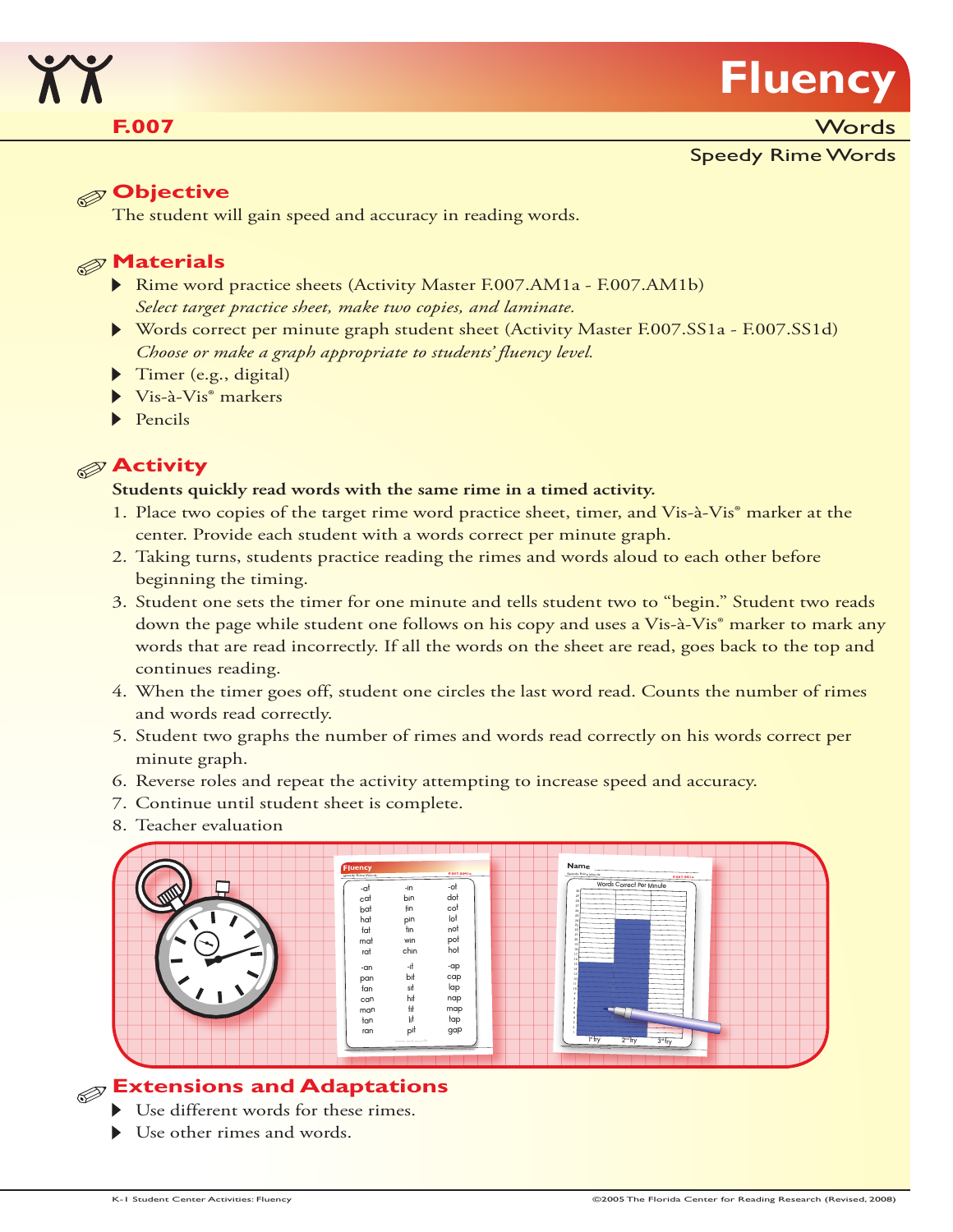

Speedy Rime Words **F.007.AM1a**

| -at   | $-$ in         | $-ot$        |
|-------|----------------|--------------|
| cat   | bin            | dot          |
| bat   | fin            | cot          |
| hat   | pin            | $\mathsf{I}$ |
| fat   | tin            | not          |
| mat   | win            | pot          |
| rat   | chin           | hot          |
| $-an$ | $-$ it         | -ap          |
| pan   | bit            | cap          |
| fan   | sit            | lap          |
| can   | hit            | nap          |
| man   | fit            | map          |
| tan   | lit            | tap          |
| ran   | pit            | gap          |
|       | rime and words |              |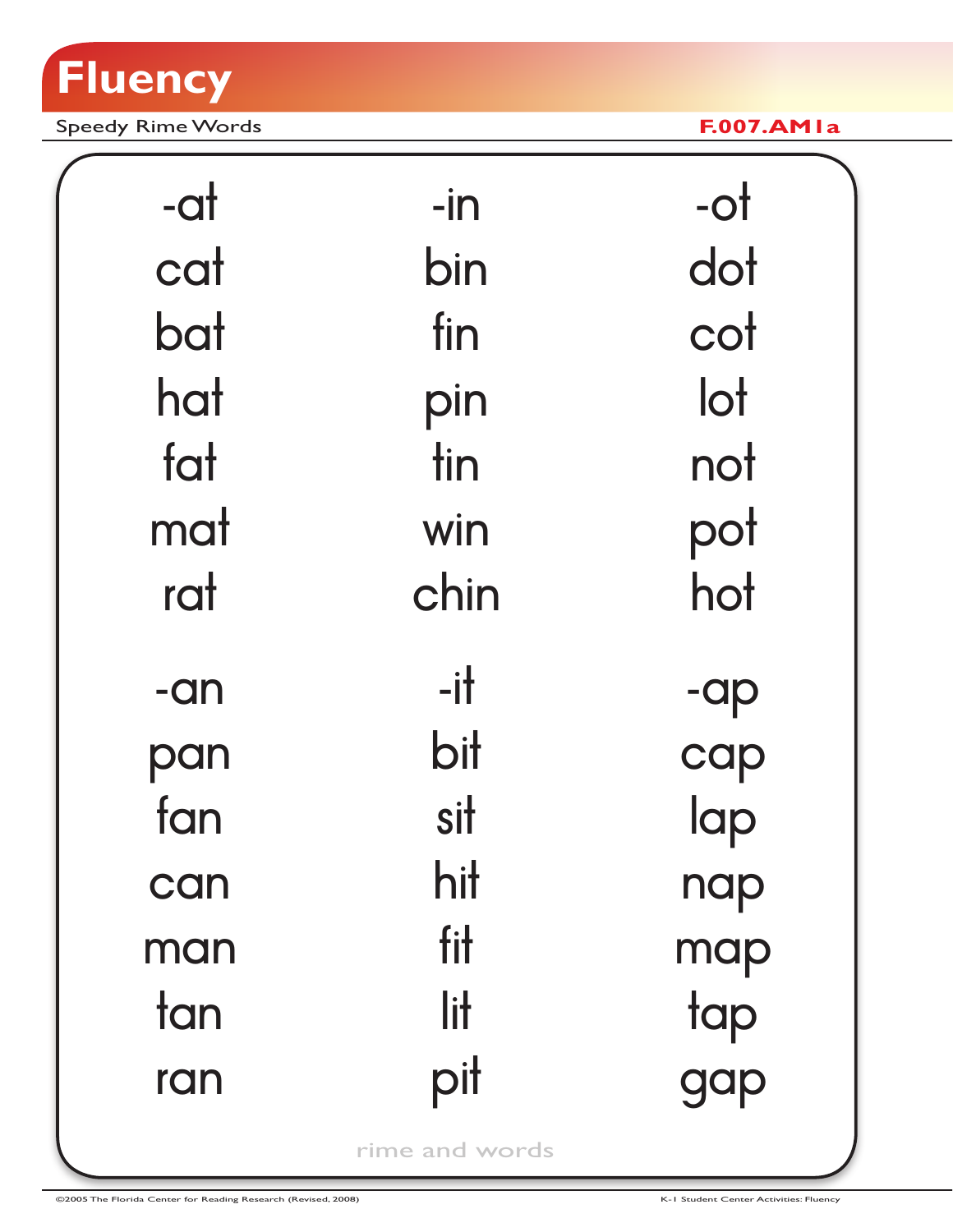

**F.007.AM1b** Speedy Rime Words

| -ake | -et | -ock  |
|------|-----|-------|
| cake | bet | sock  |
| rake | wet | rock  |
| bake | set | lock  |
| lake | get | dock  |
| make | met | clock |
| take | let | block |
| -op  | -ug | -ip   |
| hop  | bug | sip   |
| top  | hug | rip   |
| mop  | dug | tip   |
| pop  | rug | hip   |
| shop | tug | lip   |
| stop | jug | dip   |

rime and words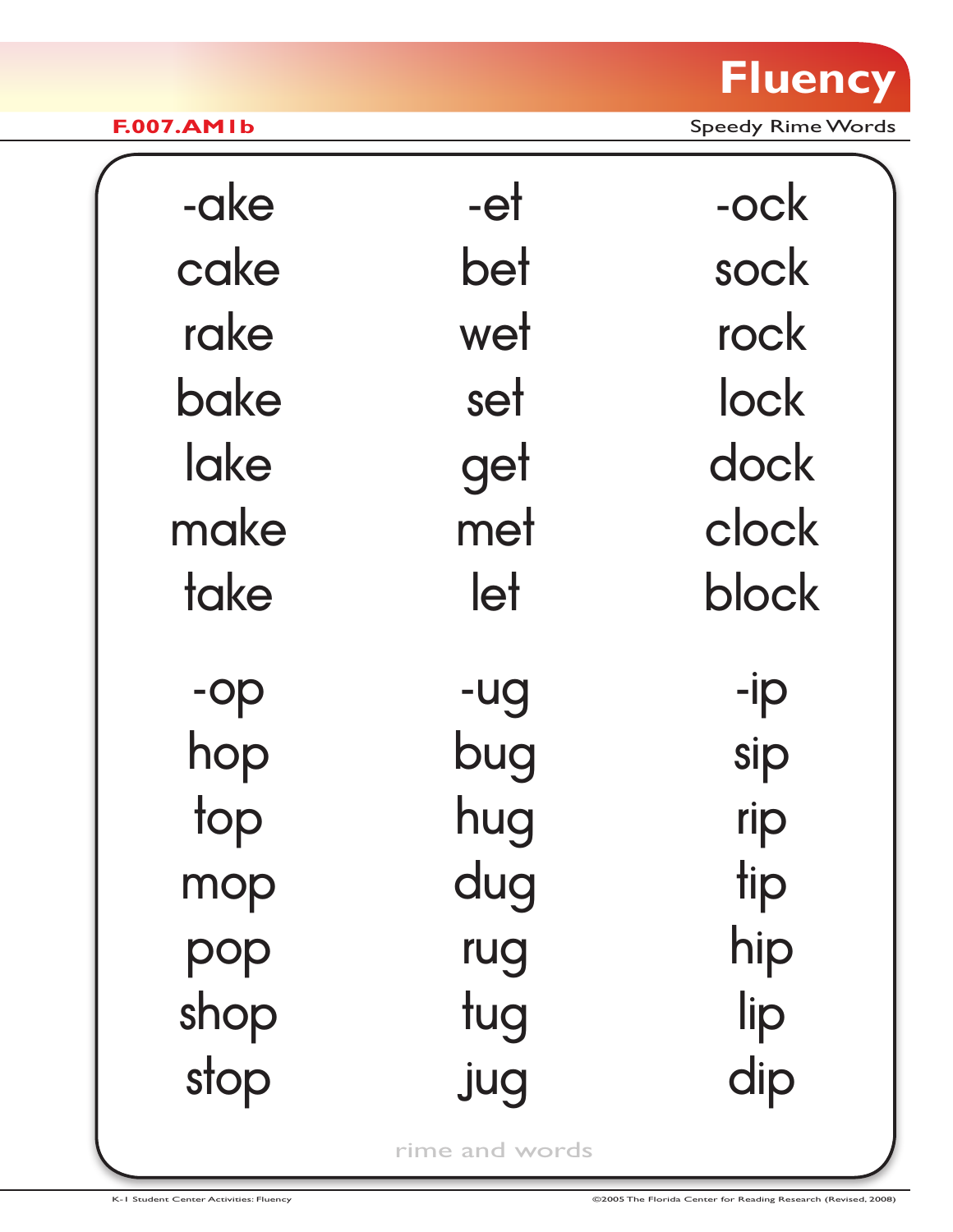# **Name**

Speedy Rime Words **F.007.SS1a**

| <b>Words Correct Per Minute</b> |           |           |           |
|---------------------------------|-----------|-----------|-----------|
| 30                              |           |           |           |
| 29                              |           |           |           |
| 28                              |           |           |           |
| 27                              |           |           |           |
| 26                              |           |           |           |
| 25                              |           |           |           |
| 24                              |           |           |           |
| 23                              |           |           |           |
| 22                              |           |           |           |
| 21                              |           |           |           |
| 20                              |           |           |           |
| 19                              |           |           |           |
| 18                              |           |           |           |
| 17                              |           |           |           |
| 16                              |           |           |           |
| 15                              |           |           |           |
| 14                              |           |           |           |
| 13                              |           |           |           |
| 12                              |           |           |           |
| 11                              |           |           |           |
| 10                              |           |           |           |
| 9                               |           |           |           |
| 8                               |           |           |           |
| $\overline{7}$                  |           |           |           |
| $\ddot{\mathbf{6}}$             |           |           |           |
| 5                               |           |           |           |
| $\overline{\mathcal{A}}$        |           |           |           |
| $\overline{3}$                  |           |           |           |
| $\overline{2}$                  |           |           |           |
| $\mathbf{1}$                    |           |           |           |
|                                 | $Tst$ try | $2nd$ try | $3rd$ try |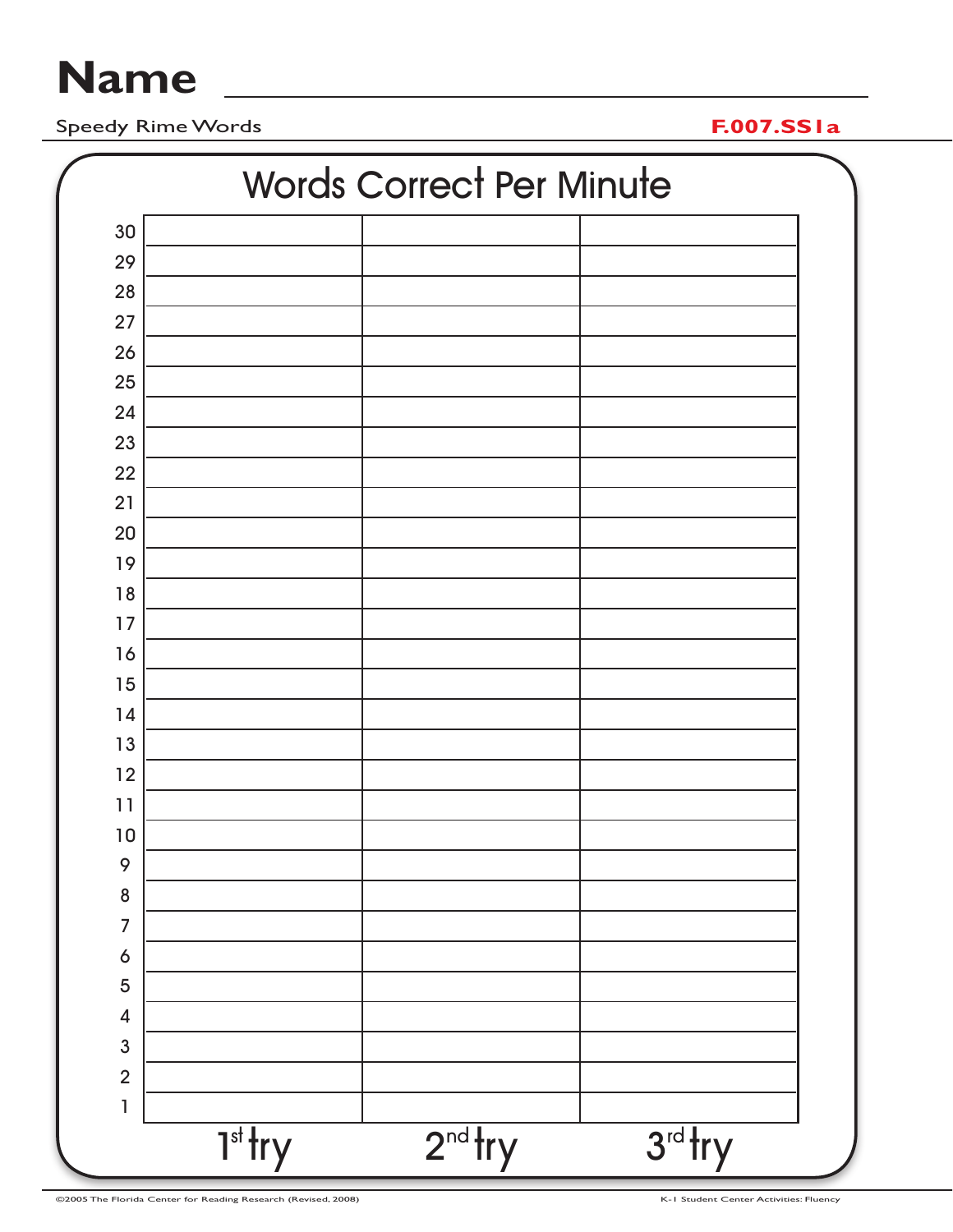## **Name**

**F.007.SS1b** Speedy Rime Words

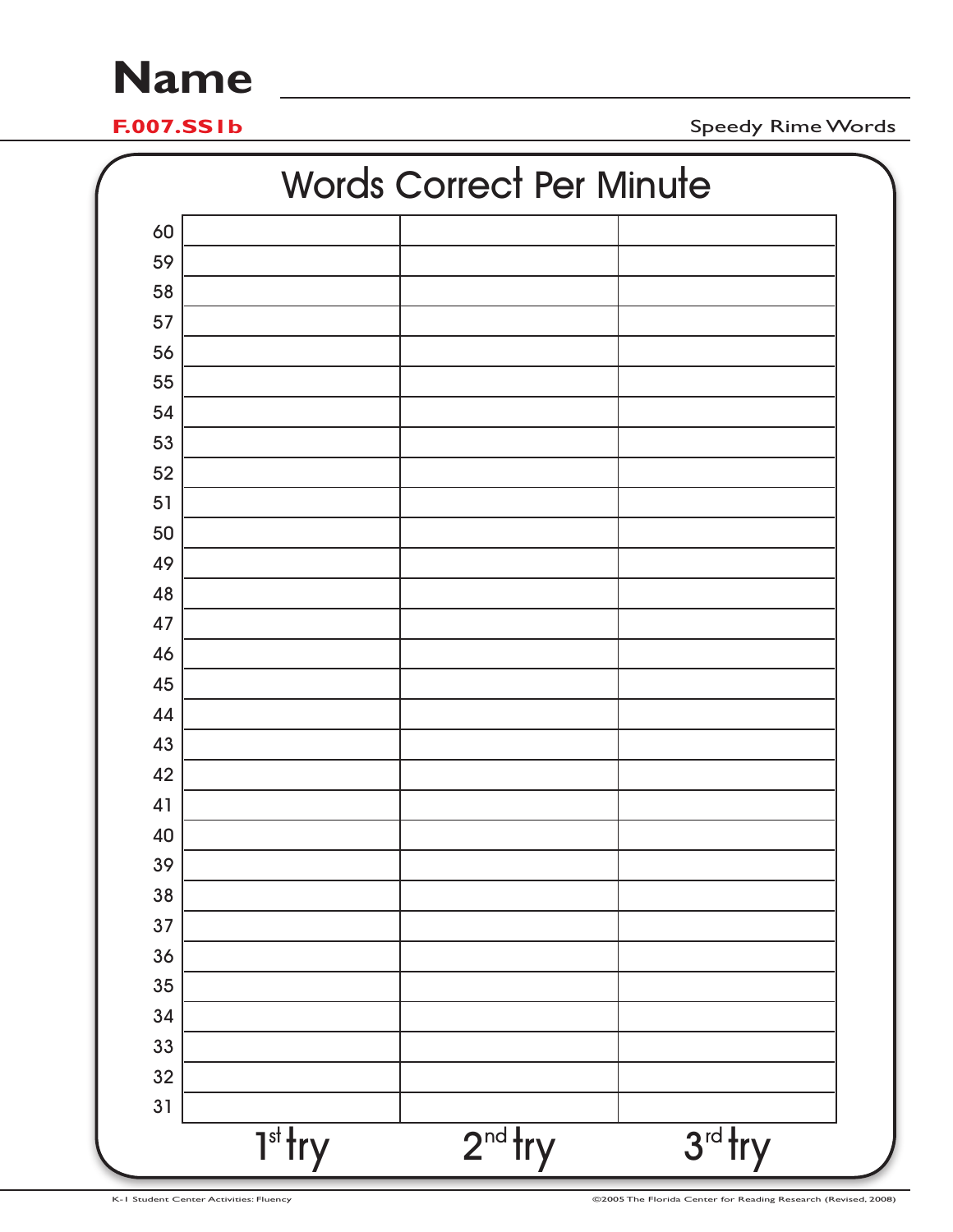# **Name**

Speedy Rime Words **F.007.SS1c**

| <b>Words Correct Per Minute</b> |           |           |
|---------------------------------|-----------|-----------|
| 90                              |           |           |
| 89                              |           |           |
| 88                              |           |           |
| 87                              |           |           |
| 86                              |           |           |
| 85                              |           |           |
| 84                              |           |           |
| 83                              |           |           |
| 82                              |           |           |
| 81                              |           |           |
| 80                              |           |           |
| 79                              |           |           |
| 78                              |           |           |
| 77                              |           |           |
| 76                              |           |           |
| 75                              |           |           |
| 74                              |           |           |
| 73                              |           |           |
| 72                              |           |           |
| 71                              |           |           |
| 70                              |           |           |
| 69                              |           |           |
| 68                              |           |           |
| 67                              |           |           |
| 66                              |           |           |
| 65                              |           |           |
| 64                              |           |           |
| 63                              |           |           |
| 62                              |           |           |
| 61                              |           |           |
| $Tst$ try                       | $2nd$ try | $3rd$ try |